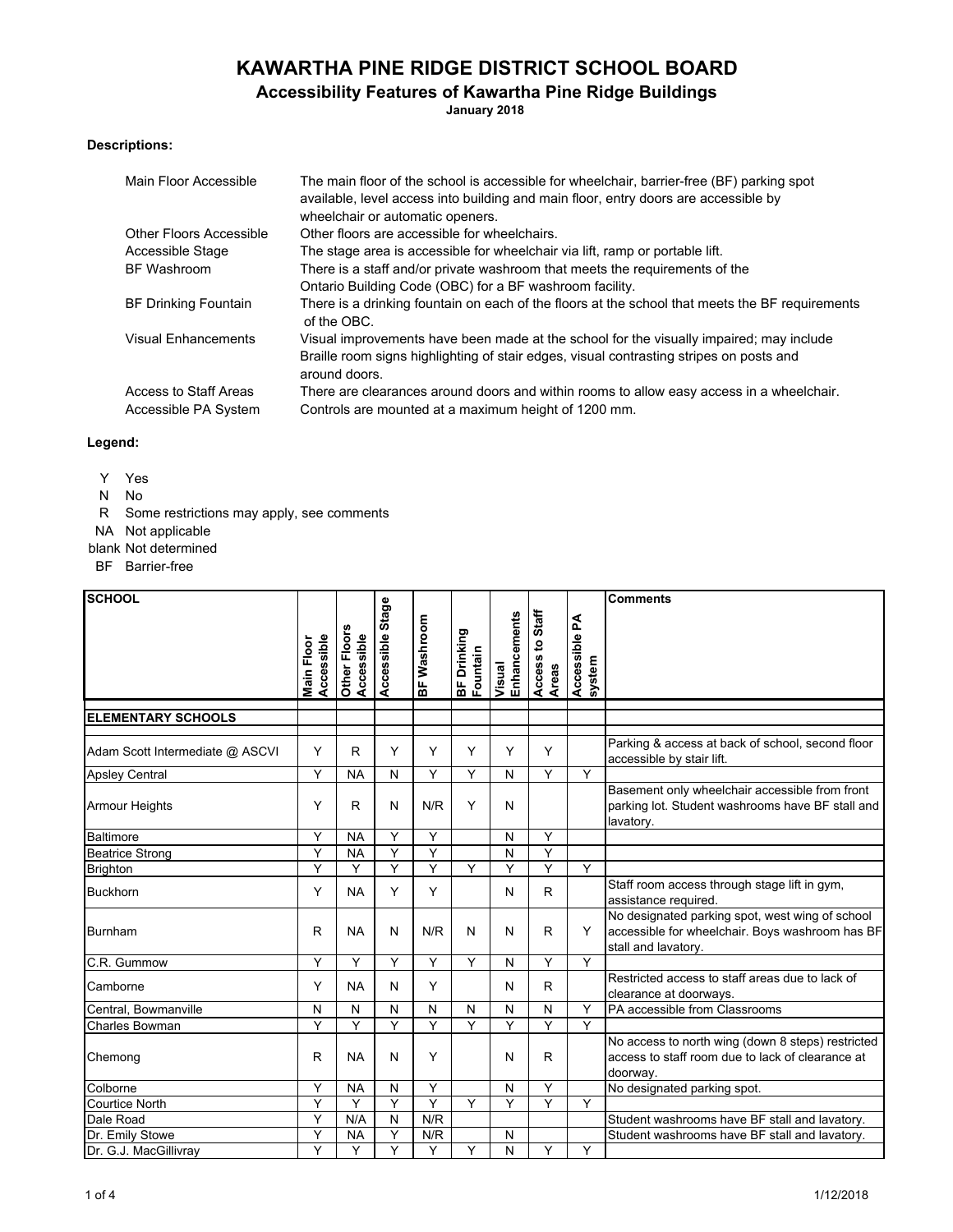### **Legend:**

Y Yes

- N No
- R Some restrictions may apply, see comments

NA Not applicable

blank Not determined

BF Barrier-free

| <b>SCHOOL</b>                    |                         |                            |                  |             |                         |                        |                          |                         | <b>Comments</b>                                                                                                                |
|----------------------------------|-------------------------|----------------------------|------------------|-------------|-------------------------|------------------------|--------------------------|-------------------------|--------------------------------------------------------------------------------------------------------------------------------|
|                                  | Accessible<br>Main Floo | Other Floors<br>Accessible | Accessible Stage | BF Washroom | BF Drinking<br>Fountain | Visual<br>Enhancements | Access to Staff<br>Areas | Accessible PA<br>system |                                                                                                                                |
|                                  |                         |                            |                  |             |                         |                        |                          |                         | BF washroom shared with students at front of high                                                                              |
| Dr. M.S. Hawkins Sr P.S. @ PHHS  | Y                       | Y                          | N                | Y           |                         | N                      |                          |                         | school, second floor accessed by elevator and stail<br>lift.                                                                   |
| Dr. Ross Tilley                  | Υ                       | Υ                          | Υ                | Υ           | Y                       | N                      | Υ                        |                         |                                                                                                                                |
| Duke of Cambridge PS             | Υ                       | Υ                          | Υ                | Υ           | Y                       | Y                      | Υ                        | Y                       |                                                                                                                                |
| <b>Edmison Heights</b>           | Υ                       | N                          | ${\sf N}$        | N           | N                       | N                      | Y                        |                         |                                                                                                                                |
| Enniskillen                      | R                       | <b>NA</b>                  | Υ                | Y           |                         | N                      | Y                        |                         | Restricted to main level, gym and 2 classrooms not<br>wheelchair accessible.                                                   |
| Ganaraska Trail                  | Y                       | Y                          | Y                | Y           | Y                       | N                      | Y                        | Y                       |                                                                                                                                |
| Grafton                          | Y                       | <b>NA</b>                  | N                | Y           |                         | N                      | Y                        |                         | No designated parking spot, wheelchair access<br>(ramp) on south side of school.                                               |
| <b>Grant Sine</b>                | Υ                       | <b>NA</b>                  | ${\sf N}$        | Y           |                         | N                      | Y                        |                         |                                                                                                                                |
| Hampton Junior                   | Υ                       | <b>NA</b>                  | Υ                | Υ           |                         | $\mathsf{N}$           | Υ                        |                         |                                                                                                                                |
| Harold Longworth                 | Y                       | Y                          | Υ                | Y           | Y                       | N                      | Y                        | Y                       |                                                                                                                                |
| Hastings                         | R                       | R                          | N                | N/R         | N                       | N                      | N                        |                         | Lower level of school only wheelchair accessible<br>from exterior. Main floor student washrooms have<br>BF stall and lavatory. |
| Havelock-Belmont                 | Υ                       | <b>NA</b>                  | N                | Y           |                         | N                      |                          | Υ                       | PA accessible from classrooms                                                                                                  |
| <b>Highland Heights</b>          | $\mathsf{R}$            | N                          | ${\sf N}$        | N           |                         | Y                      |                          |                         | Front vestibule not wheelchair accessible.                                                                                     |
| Hillcrest                        | Y                       | R                          | N                | Y           |                         | N                      |                          |                         | Second floor, south wing not accessible to<br>wheelchair.                                                                      |
| James Strath                     | Υ                       | Y                          | Υ                | Υ           |                         | Y                      | Υ                        | Y                       |                                                                                                                                |
| John M. James                    | Y                       | Y                          | Y                | Y           | Y                       | $\mathsf{R}$           | Y                        | Y                       | School signage not updated with Braille                                                                                        |
| Kawartha Heights                 | Υ                       | NА                         | N                | Y           | Y                       | N                      | R                        |                         | Restricted access to general office & Principal's<br>office due to lack of door clearance, copier rooms<br>small.              |
| Keith Wightman                   | Y                       | N                          | ${\sf N}$        | Υ           |                         | N                      | Y                        |                         |                                                                                                                                |
| Kenner Intermediate              | Y                       | Y                          | Y                | Y           |                         | Y                      | Ÿ                        |                         |                                                                                                                                |
| Kent                             | Υ                       | <b>NA</b>                  | N                | Y           |                         | N                      | R                        | Y                       | Restricted access to staff areas due to lack of<br>doorway clearance.                                                          |
| King George                      | N                       | N                          | N                | N           | N                       | Y                      |                          |                         |                                                                                                                                |
| Kirby Centennial                 | Υ                       | <b>NA</b>                  | ${\sf N}$        | Υ           | N                       | $\mathsf{N}$           | Υ                        | N                       |                                                                                                                                |
| Lakefield District Public School | Y                       | <b>NA</b>                  | N                | Υ           | Y                       | N                      | Y                        |                         |                                                                                                                                |
| Lydia Trull                      | Y<br>Y                  | Υ                          | Y                | Y           | Y                       | Y                      | Y<br>Y                   | Y                       |                                                                                                                                |
| M.J. Hobbs<br>Merwin Greer       | Y/R                     | ${\sf N}$<br>NA            | ${\sf N}$<br>N   | N<br>N/R    | N                       | N<br>N                 | Y                        |                         | Student washrooms have BF stalls and lavatory.<br>Clearance width at entrance may be restrictive to<br>some wheel chairs.      |
| Millbrook/South Cavan            | Υ                       | <b>NA</b>                  | ${\sf N}$        | Υ           | Y                       | ${\sf N}$              | Υ                        | $\mathsf{Y}^\star$      | *In 2016 addition                                                                                                              |
| Murray Centennial                | Y                       | <b>NA</b>                  | N                | Y           |                         | Y                      | Y                        | Y                       | * PA accessible in most classrooms                                                                                             |
| Newcastle                        | Y                       | Y                          | Y                | Y           | Υ                       | Y                      | Y                        |                         |                                                                                                                                |
| North Cavan                      | R                       | NA.                        | N                | N/R         | N                       | N                      | Y                        |                         | 2 classrooms only wheelchair accessible from<br>exterior. Student washrooms have BF stalls and<br>lavatory                     |
| North Hope Central               | Y                       | NА                         | N                | N           |                         | N                      | Y                        |                         |                                                                                                                                |
| North Shore                      | Υ                       | Υ                          | Υ                | Υ           | Y                       | Υ                      | Y                        |                         |                                                                                                                                |
| Northumberland Hills             | Y                       | Y                          | Y                | Y           | Y                       | N                      | Y                        | Y                       |                                                                                                                                |
| Norwood District P.S.            | Υ                       | <b>NA</b>                  | ${\sf N}$        | N/R         |                         | N                      | Y                        |                         | BF washroom located within LLS classroom.                                                                                      |
| Orono                            | R                       | N                          | N                | Υ           | N                       | N                      | Y                        | N                       | Multi levels of main floor wheelchair access via<br>mobile lift requiring assistance.                                          |
| Otonabee Valley                  | Υ                       | Y                          | N                | Y           | Y                       | N                      | Y                        |                         |                                                                                                                                |
| Percy Centennial                 | Υ                       | <b>NA</b>                  | N                | Y           |                         | N                      | Y                        |                         |                                                                                                                                |
| Plainville                       | Y                       | <b>NA</b>                  | Υ                | N/Y         | Υ                       | N                      | Y                        |                         | Student washrooms have BF stalls and lavatory.                                                                                 |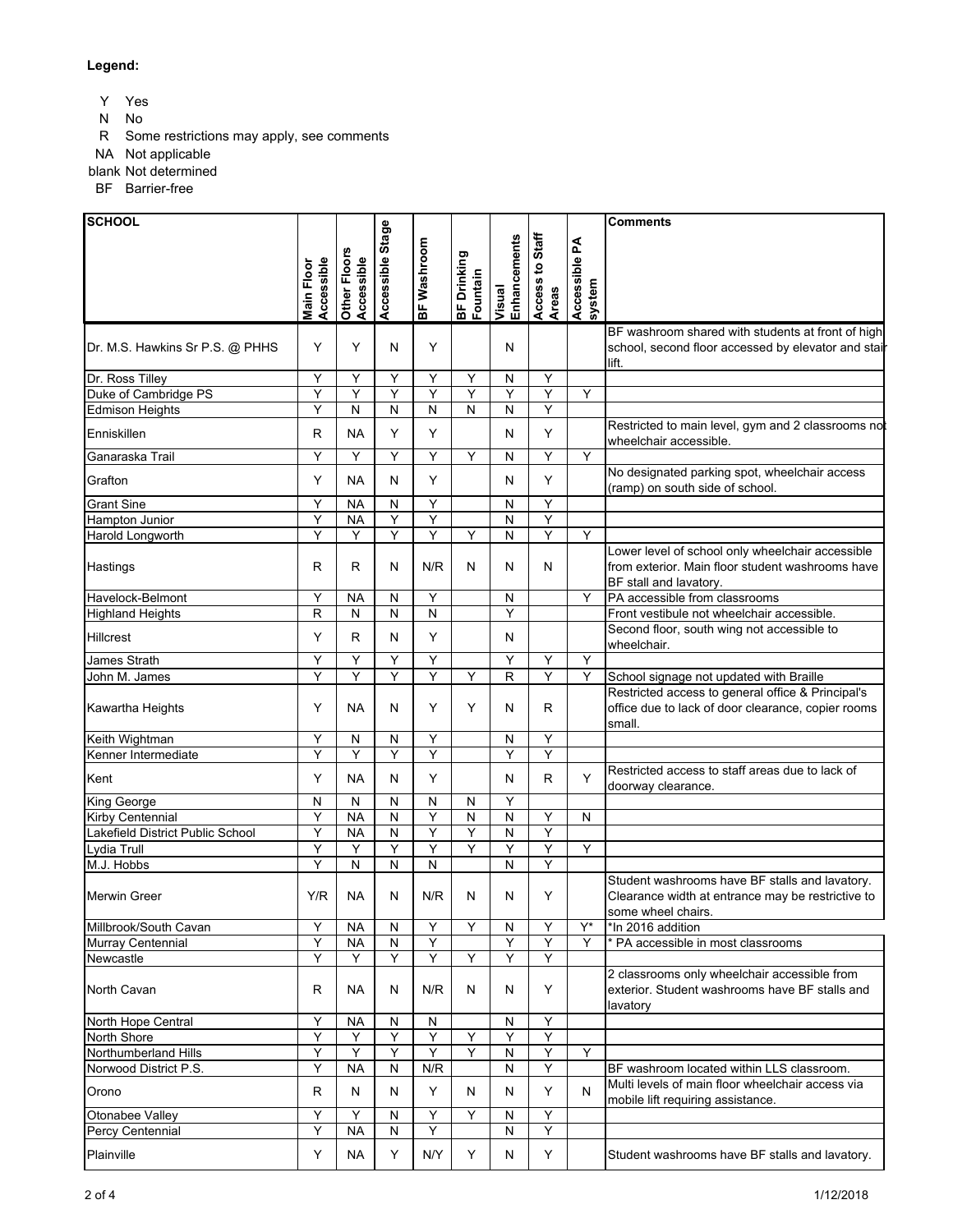#### **Legend:**

Y Yes

- N No
- R Some restrictions may apply, see comments

NA Not applicable

blank Not determined

BF Barrier-free

**SCHOOL Comments** ccessible Stage **Accessible Stage system Access to Staff Enhancements** hets to Staff **Accessible PA**  BF Washroom **Enhancements BF Washroom** Other Floors<br>Accessible **Other Floors**  BF Drinking<br>Fountain **BF Drinking Main Floor**  kccessible **Accessible Accessible Main Floor Fountain Visual Areas** Prince of Wales N N N N N Y Y Y N Queen Elizabeth R N N Y N Y Parts of main floor not wheelchair accessible.<br>Queen Mary N R Y Y N Y N North wing is accessible.  $N$  R Y Y Y N Y N N North wing is accessible. R.F. Downey Y N N Y N Y Ridpath Junior Y NA N YYYY Roger Neilson YYYYYYYYYYY Roseneath Centennial R NA N Y N Y South wing of main floor not wheelchair accessible. Restricted access to staff areas due to lack of S.T. Worden Y | Y | NA | Y | N/R | N | N | R doorway clearance. Student washrooms have BF stalls and lavatory. Student washrooms have BF stalls and lavatory. Main floor accessible through back and side Smithfield | N/R | N | N | N/R | N | N | N entrance. Spring Valley  $R \mid N \mid N \mid N/R$   $\mid \gamma \mid \gamma \mid N$  Part of west wing not wheelchair accessible. Student washrooms have BF stalls and lavatory. Restricted access to staff areas due to lack of Stockdale  $\vert \gamma \vert$  NA  $\vert \gamma \vert$   $\vert \gamma \vert$   $\vert \gamma \vert$  R doorway clearance. Student washrooms have BF stalls and lavatory. Terry Fox | Y | NA | Y | Y | | N | Y Gym and parts of music room not wheelchair The Pines Senior N N Y Y N R accessible, restricted access to staff areas due to lack of doorway clearance. Vincent Massey Y NA N Y Y R Restricted access to staff areas due to lack of doorway clearance. Warsaw | Y | NA | N | Y | N | Y Waverley R NA N Y Y N Y Gym not accessible to wheelchair. Westmount R N N Y N Y N Y Main floor accessible to wheelchair via back entrances. **SECONDARY SCHOOLS** Adam Scott C.V.I.  $\begin{array}{|c|c|c|c|c|c|}\n\hline\n\end{array}$   $\begin{array}{|c|c|c|c|c|c|}\n\hline\n\end{array}$   $\begin{array}{|c|c|c|c|c|c|}\n\hline\n\end{array}$  Parking & access at back of school, second floor accessible by stair lift. Bowmanville H.S. YYYYYYYY WNY Wheelchair entrance at back of school. Restricted access to staff areas due to lack of doorway clearance. LLS classroom has BF Campbellford D.H.S.  $\vert \gamma \vert N \vert N \vert N \vert N \vert \gamma \vert N$ washroom, student washrooms have BF stalls and lavatory. Clarington Central S.S. YYYYYYYY Restricted access to staff areas due to lack of Clarke H.S. Y N N N/R N R doorway clearance. Student washrooms have BF stalls and lavatory. Cobourg C.I. YYYYYYY Courtice S.S. Y Y N Y Y R Restricted access to staff areas due to lack of doorway clearance. Crestwood S.S. Y Y Y N Y N Y N Y BF washroom only on first floor. East Northumberland S. S. Y R N Y R Y Third floor not accessible to wheelchair. Signage not in braille Kenner C.V.I. YYYY YY Restricted access to staff areas due to lack of Norwood D.H.S.  $\vert \gamma \vert \gamma \vert \gamma \vert$  N  $\vert$  N/R  $\vert$  N  $\vert$  R doorway clearance. BF washroom located in LLS classroom.